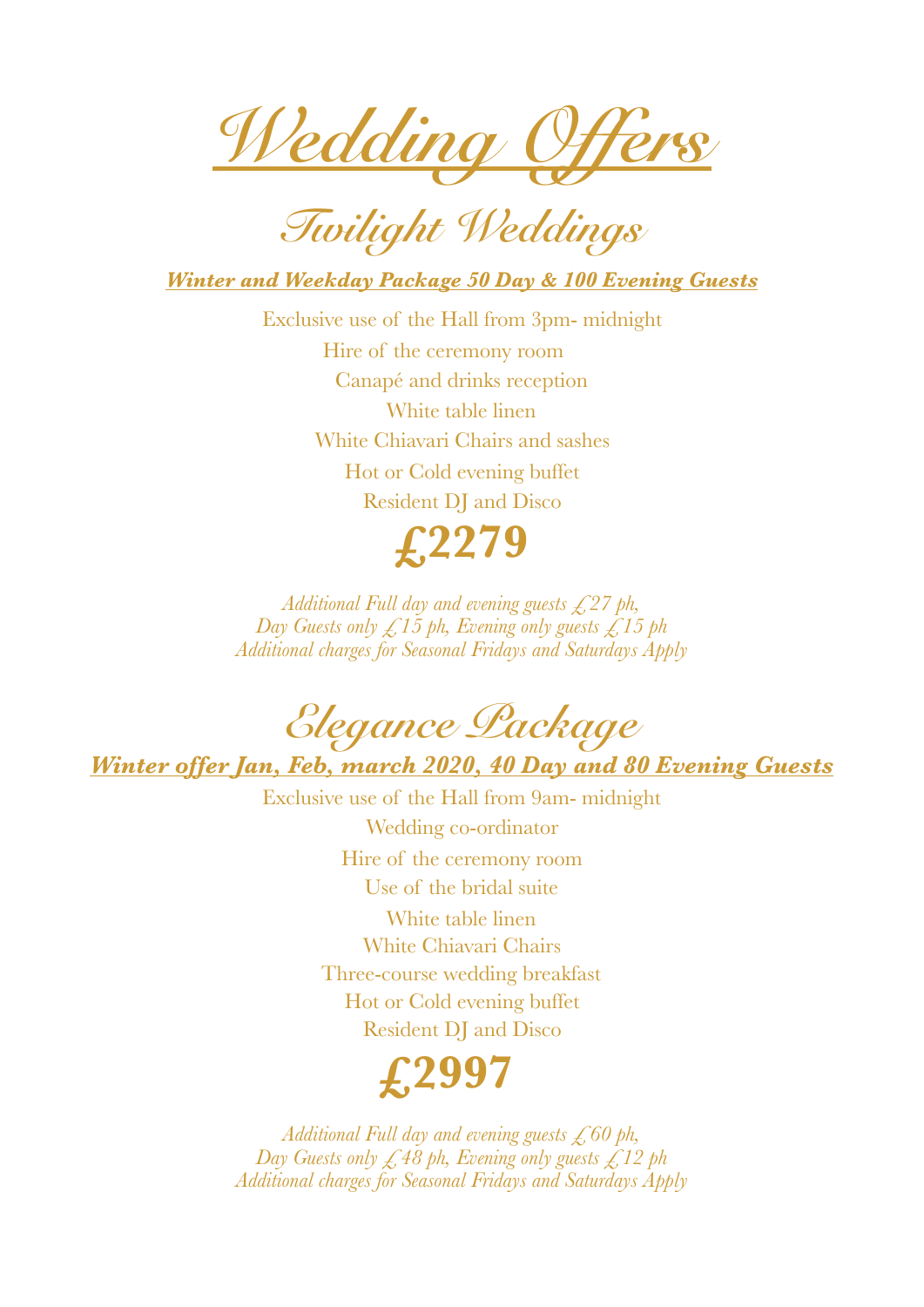*Afternoon Tea Package* 

Exclusive use of the Hall from 9am- midnight Wedding co-ordinator Hire of the ceremony room Use of the bridal suite White Chiavari chairs White table linen Afternoon tea served on vintage china Tea stand as centre piece Tea or Coffee Glass of sparkling wine for the toast Our resident DJ and disco Hot or Cold evening buffet

 $\angle 67$  per head

Additional day guests  $\sqrt{52}$  per head Additional evening guests  $\mathcal{L}$  15 per head

*Barbecue or Hog Roast Package* 

Exclusive use of the Hall from 9am- midnight Wedding co-ordinator Hire of the ceremony room Use of the bridal suite White Chiavari chairs White table linen Barbecue served to table Glass of sparkling wine for the toast Our resident DJ and disco Hot or Cold evening buffet

 $\sqrt{67}$  per head

Additional day guests  $\sqrt{252}$  per head Additional evening guests  $\mathcal{L}$  15 per head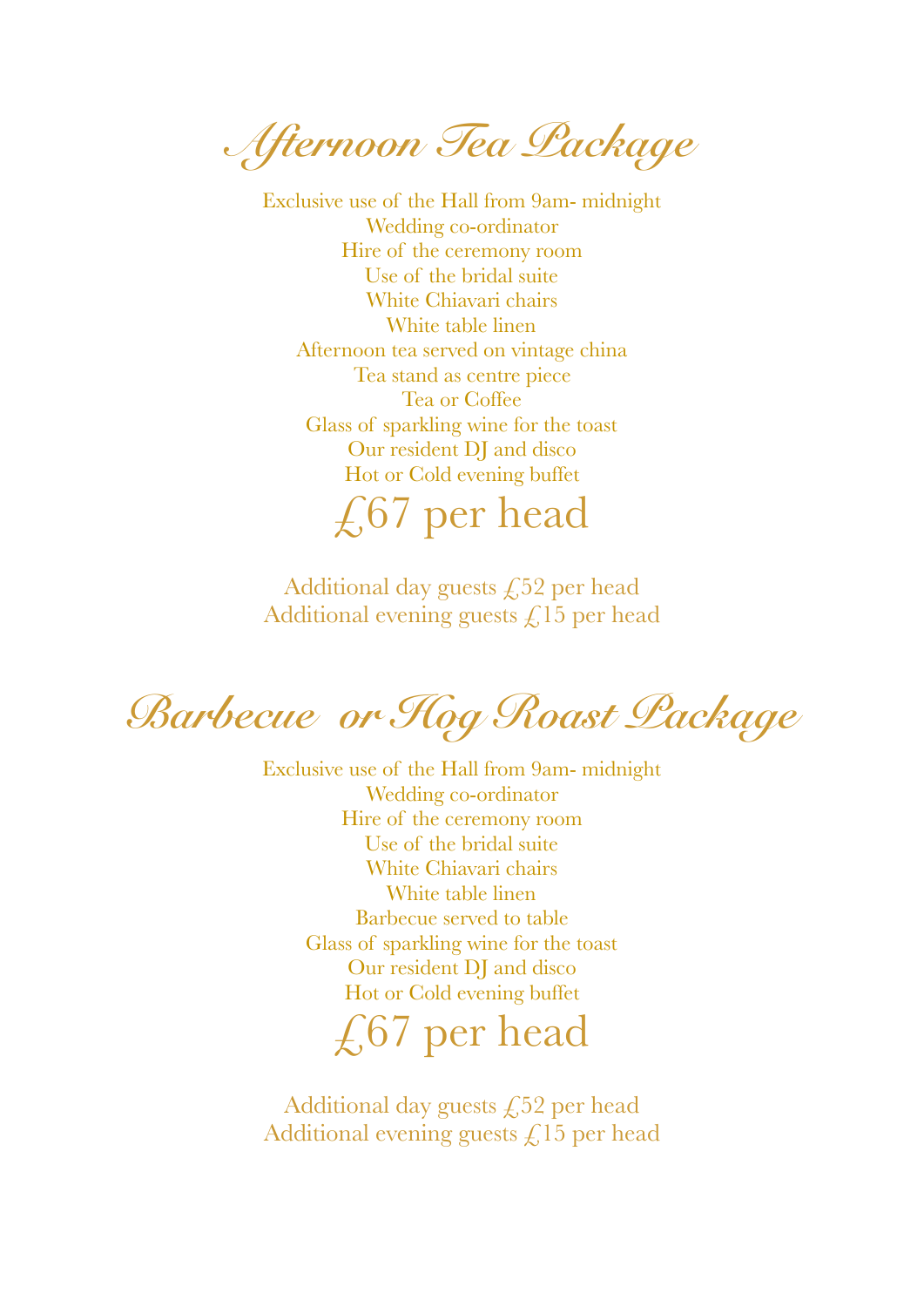*Elegance Package* 

Exclusive use of the Hall from 9am- midnight Wedding co-ordinator Hire of the ceremony room Use of the bridal suite White table linen White Chiavari Chairs Three-course wedding breakfast Hot or Cold evening buffet Resident DJ and Disco

 $\angle$  77 per head

*Additional day guests £62 per head Additional evening guests £15 per head Monday - Thursday Weddings Receive 15% Discount* 

*Grand Package* 

Exclusive use of the Hall from 9am- midnight Wedding co-ordinator Hire of the ceremony room Use of the bridal suite White table linen White Chiavari Chairs and Sash of Choice Three-course wedding breakfast Hot or Cold evening buffet Resident DJ and Disco Full Drinks Package to Include - Reception Drink, Toast and Wine on the Table.

## $£97$  per head

*Additional day guests £82 per head, Additional evening guests £15 per head. Monday - Thursday Weddings Receive 15% Discount*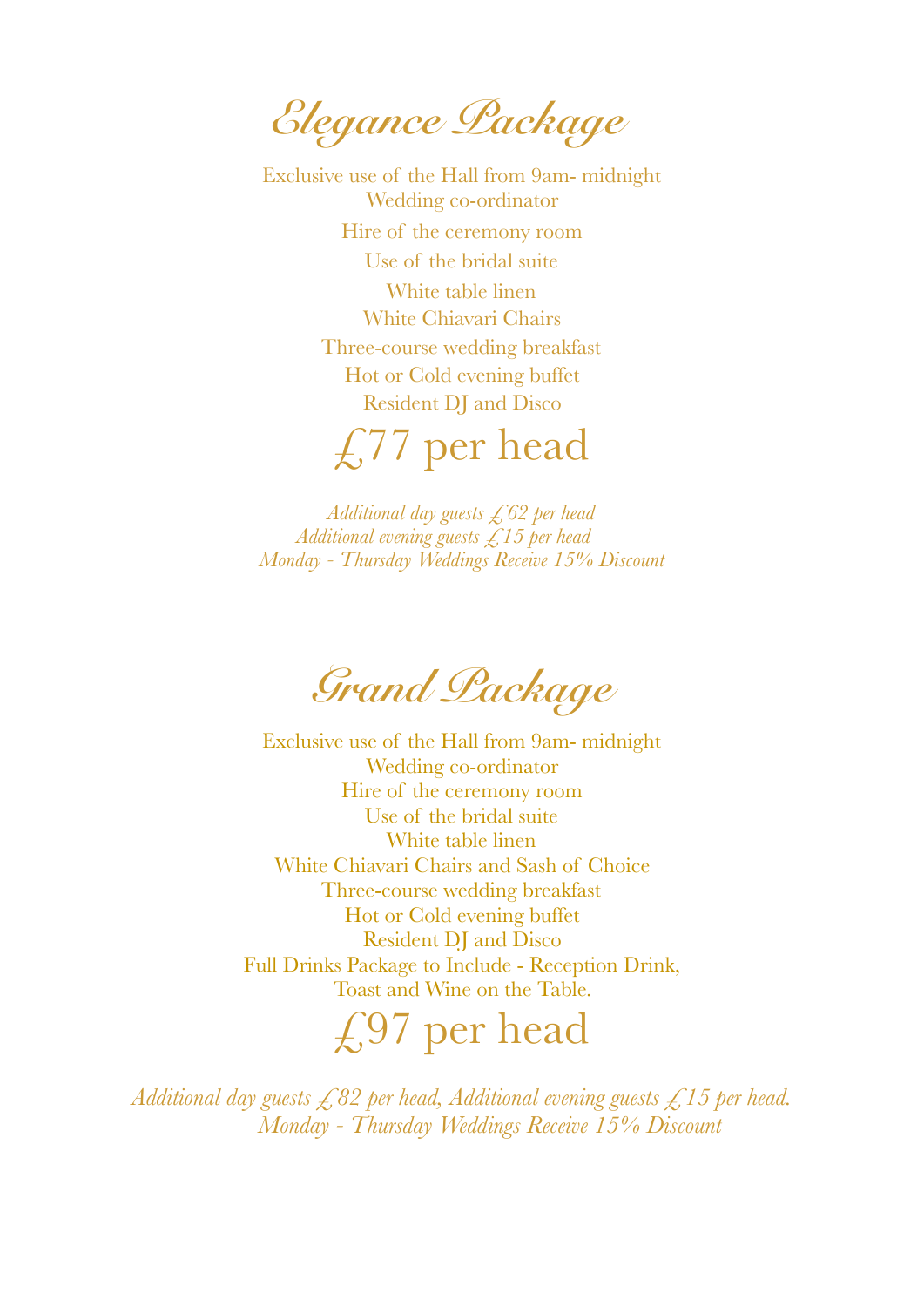*Canapés*

*Pick Four Options - £8 Three - £6* 

Smoked Salmon, Lemon & Chive Northumberland Pulled Sweet Chilli Beef & Horseradish Smooth Pork Pate with Caramelised Red Onion Jam Sun-blushed Tomato, Red Onion & Olive Bruschetta (V) Whipped Feta & Red Onion Jam (V) Thai Chicken Skewers with Sweet Chilli Glaze Mini Sticky Hoisin Sausages Blackened Cajan Spiced Potatoes (V)

 *Milk & Cookies - £4* 

Home-baked Warm Selection of Cookies Strawberry Milk Chocolate Milk Full Cream Milk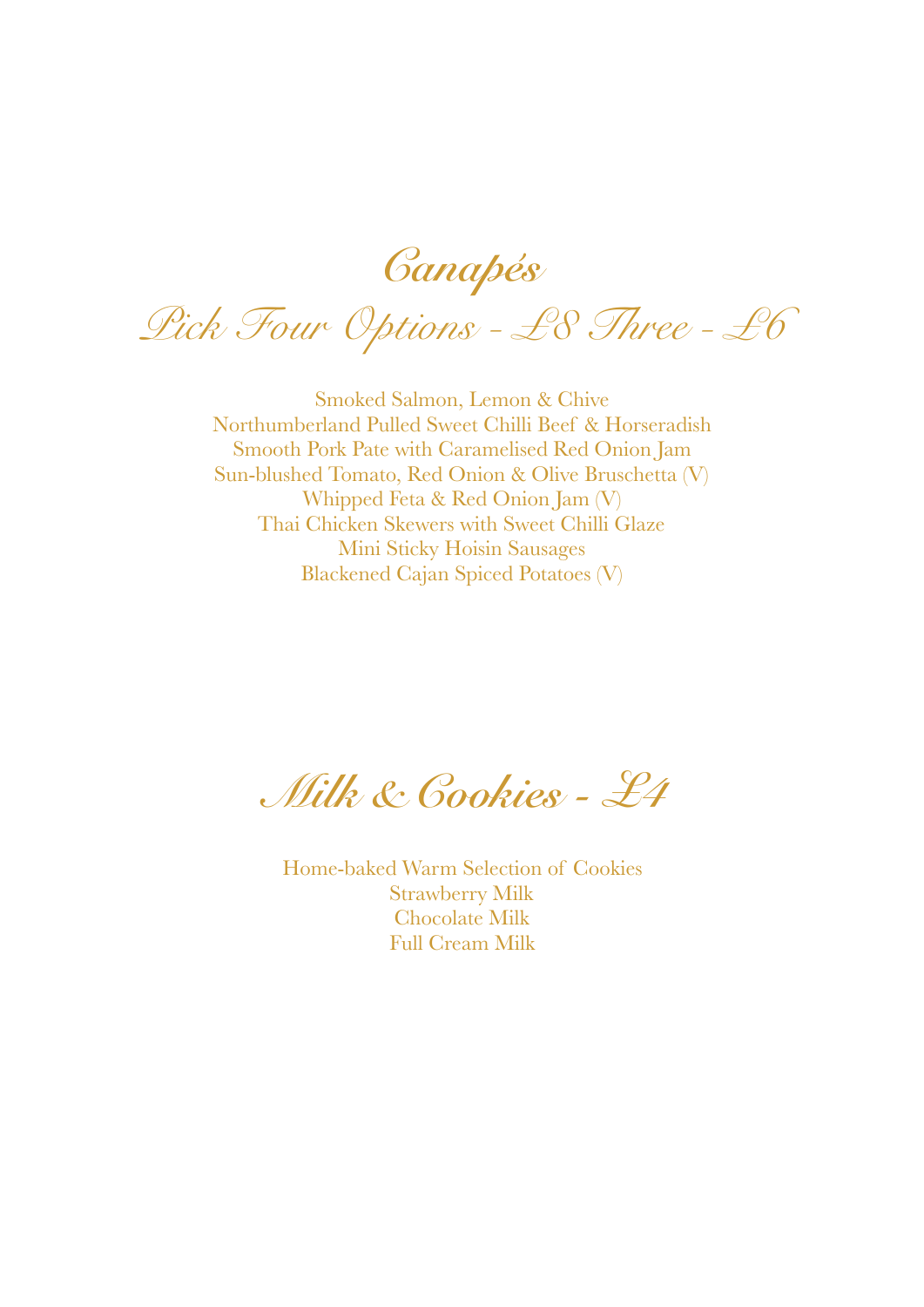*3 CourseWedding Breakfast* 

Traditional Prawn Cocktail Chicken Caesar Salad Seasonal Chunky Vegetable Soup, Mini Loaf & Butter (V) Farmhouse Pate, Homemade Chutney, Mini Olive Honeydew Melon, Parma Ham & Rocket Tomato, Red Onion, Mozzarella & Basil Salad with Pea-shoots & Balsamic Glaze (V)

Sage Roasted Chicken Breast & Pan Jus Roast Topside of Beef, Yorkshire Pudding & Horseradish Roast Chicken wrapped in Prosciutto with Red Wine Sauce Roast Vegetable Tart, Feta, Cherry Tomato & Balsamic (V) Roast Leg of Pork, Cider Reduction & Apple Sauce Roast Vegetable, Tomato, Chickpea Tagine & Cous Cous V) Zesty Lemon & Garlic Baked Cod Wild Mushroom & Cream Penne Pasta, Toasted pine nuts & Garlic Bread (V)

Vanilla Pod Cheesecake, Berry Coulis Double Chocolate Brownie, Fresh Pouring Cream Traditional Profiteroles, Chocolate Sauce Lemon Tart, Berry Compote Raspberry and Strawberry Eaton Mess Warm Ginger Pudding & Creme Anglaise All main courses served with Roasted or Sea Salted New Potatoes or Mash & Seasonal Vegetables, Please pick one option from each course Pre-ordered vegetarian option included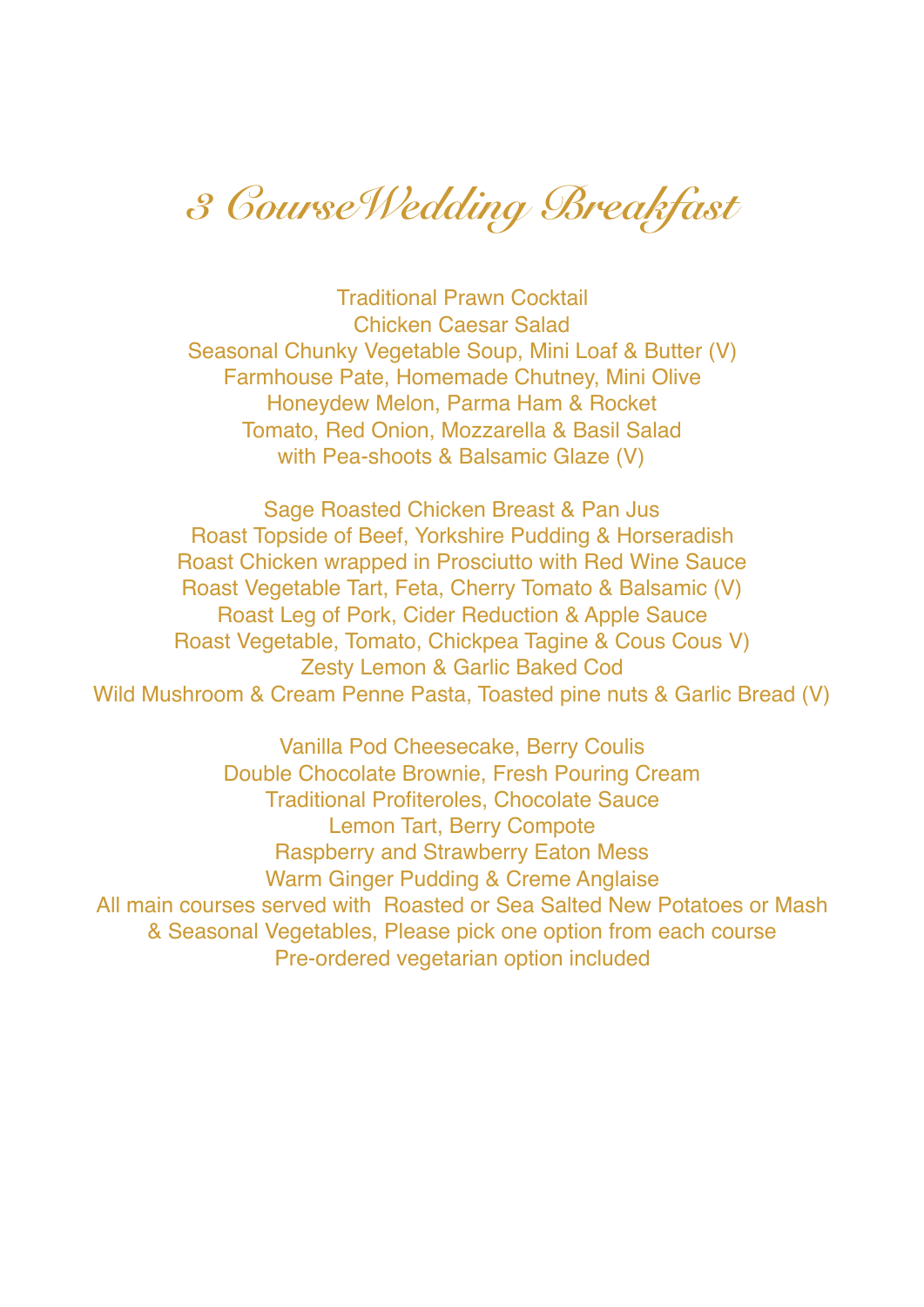*Children's Menu - £16* 

Half Portions of the Wedding Breakfast Seasonal Chunky Vegetable Soup Melon & Fruit Coulis

-

Chicken Goujons & Chunky Chips Tomato & Chicken Pasta Penne Sausage & Mash Fish Goujons & Chunky Chips

- Half Portion of Wedding Breakfast Chocolate Brownie Ice Cream Sundae Mini Eaton Mess

Includes Soft drink during Meal

*Afternoon Tea Menu* 

Free Range Egg Mayonnaise & Cress Wiltshire Ham & Mustard Grain Mayo Mature Cheddar & Pickle Salmon & Cucumber Selection of Quiche Selection of Pie

Fruit Scone, Clotted Cream, Butter & Preserve Mini Victoria Sponge Double Chocolate Brownie Raspberry Macaroons or Lemon Drizzle

Tea & Coffee Includes Sparking Wine on Table as a Toast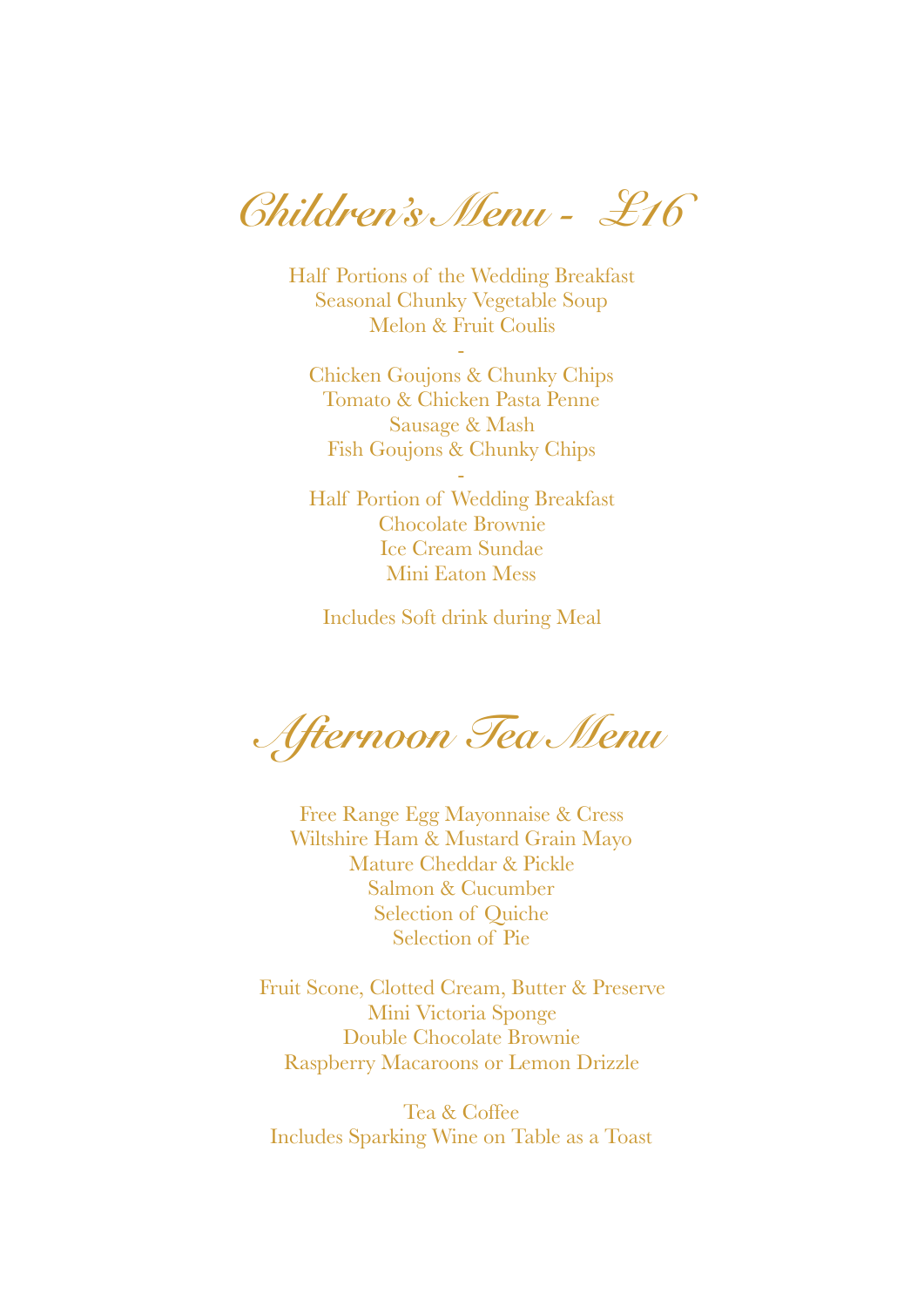*Hog Roast Menu* 

Hog Roast prepared and cooked on site Includes -

Soft Floured Rolls Roasted New Potatoes with Sea Salt & Butter Herb Stuffing, Apple Sauce & Crackling Mini Corn on the Cob Homemade Slaw Mixed Salad

*Hot Fork Buffet - £20*

Chicken in White Wine & Garlic Cream Sauce Slow Cooked Northumberland Beef, Mushrooms, Red Wine Sweet Potato, Grilled Courgette & aubergine Thai Green Curry (V) Sticky Jasmine Rice Buttered Seasonal Greens Garlic & Rosemary Roast New Potatoes Pesto Pasta

*Finger Buffet - £15* 

A selection of freshly made Sandwiches (V) Fresh Mini Spicy Chicken Tortilla Wraps Pulled Gammon Ham & Wholegrain Mustard Gem Leaf Cup Roast Med Vegetable & Pesto Tartlets (V) Sticky Hoisin Mini Sausages Homemade Pork, bacon & Herb Rolls Thia Chicken Skewers & Sweet Chill Dip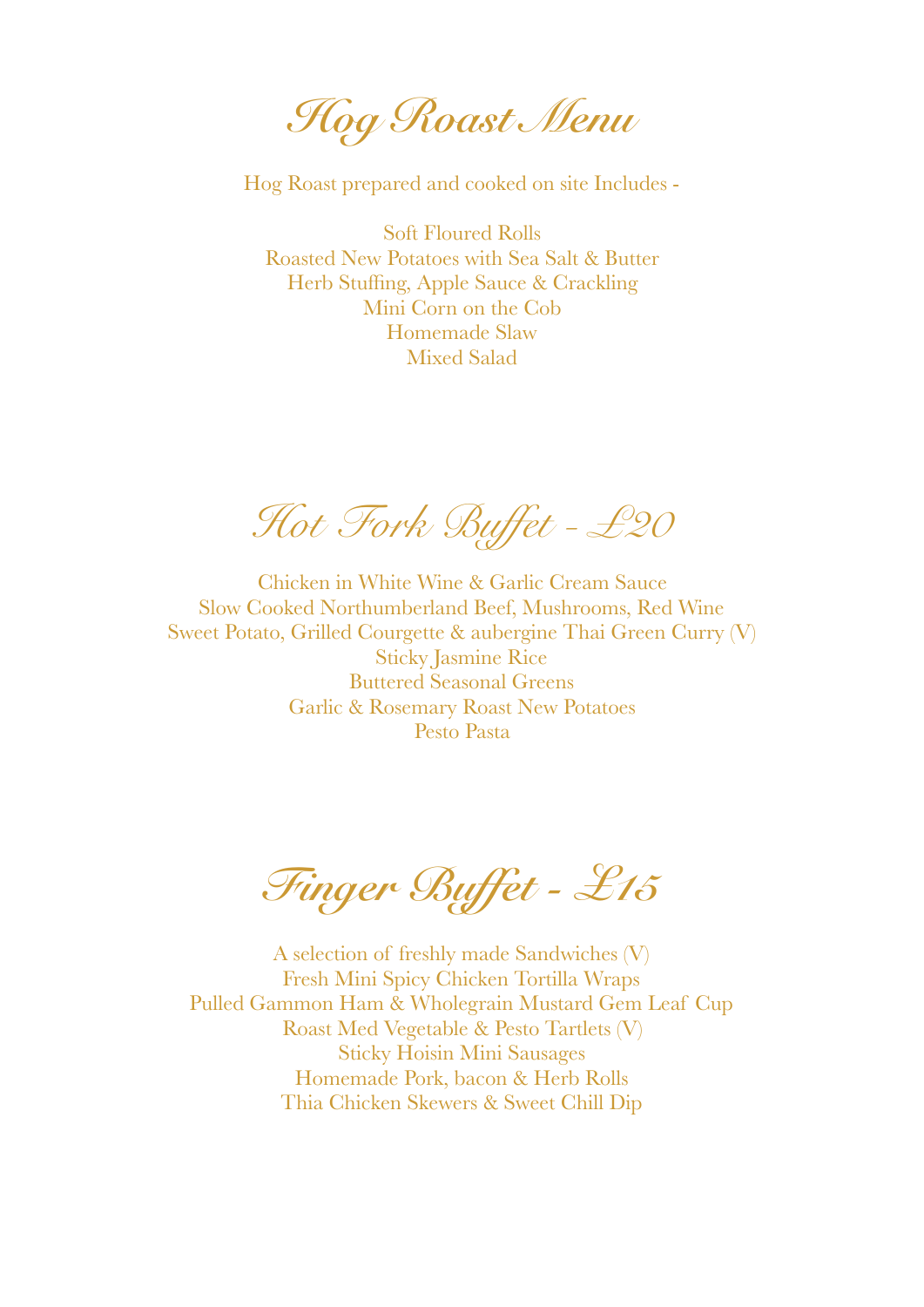*Bowl Food Choose Three - £15* 

Chilli Con Carne, White Rice Three Bean Chilli, White Rice (V) Mild Chicken Curry & Coriander, White Rice & Mini Herb Naan Roast Vegetable Tikka Masala, White Rice & Mini Herb Naan (V) Green Thai Chicken Curry, Sticky Jasmine Rice

*Choose Three Pizza Slabs - £15* 

Homemade fresh Pizza served with a selection of Salads & Skin on Fries

Tomato, Mozzarella & Fresh Basil (V) Salami & Fresh Oregano Chorizo & Chilli Prosciutto, Mushroom & Garlic Chargrilled Mediterranean Vegetable (V) Cajan Chicken

*Choose Two Hot Sandwiches - £12* 

Served with Hand Cut Chips or Wedges

Smoked Bacon Butchers Best Sausage Pulled Chicken & Herb Stuffing Pulled Pork, Herb Stuffing & Apple Pulled Beef & Horseradish Sauce